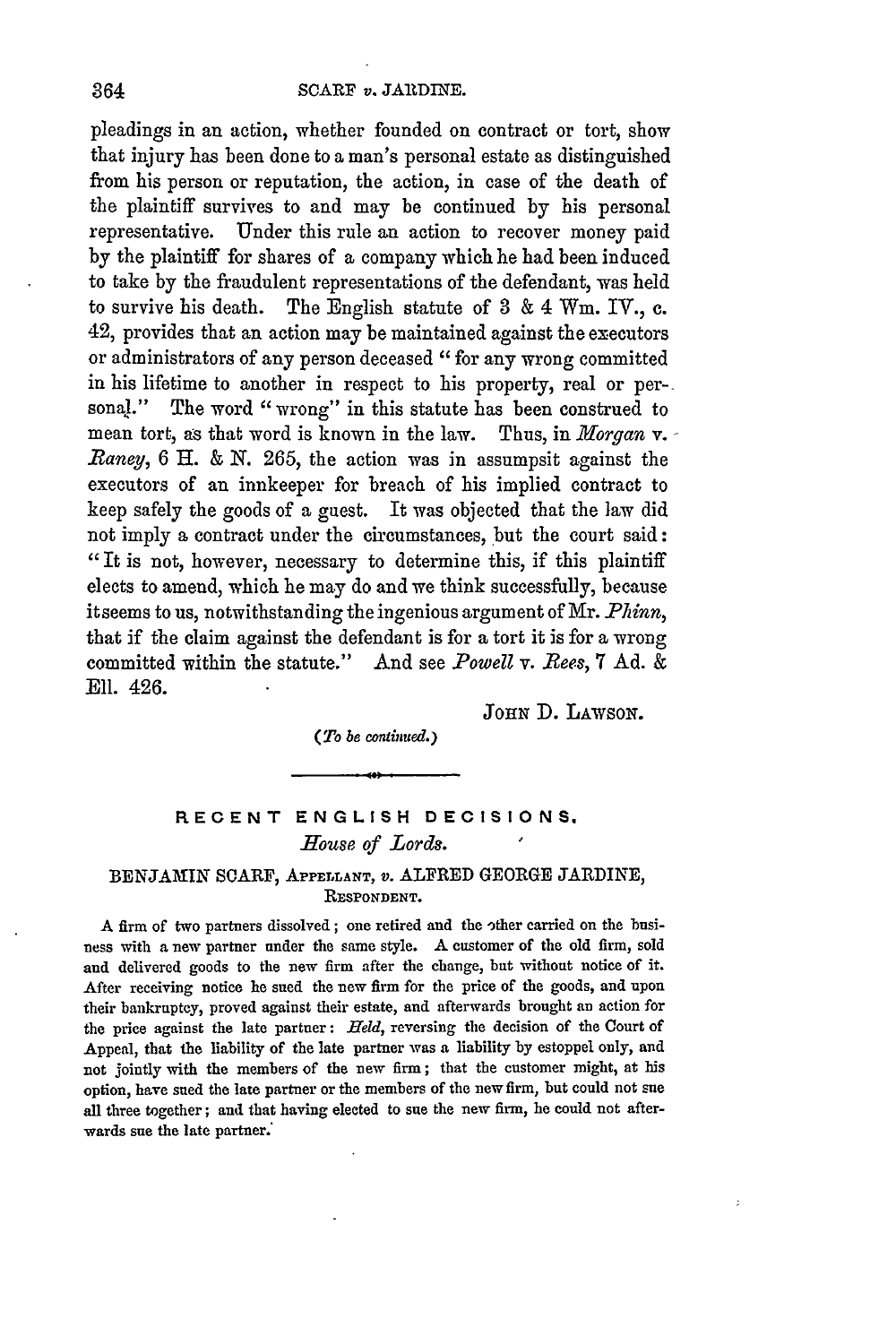APPEAL from a judgment of the Court of Appeal.

The action was brought **by** the respondent against the appellant, for the price of goods sold in January and delivered in February 1878, to a firm trading under the name of W. H. Rogers & Co., of which firm the appellant was a member until July 1877. On the trial before **DENMAN,** J., at Guildhall, on the 30th of May 1879, the facts were proved which are stated in the judgment of the Lord Chancellor, and it was agreed that the only question to be submitted to the jury should be the date on which the respondent first received notice of the appellant's retirement from the firm, and that all the other questions arising in the action should be tried by *DENMAN,* J., without a jury. The jury found that the respondent first received notice on the 25th of February 1878, after the goods had been delivered. DENMAN, J., gave judgment for the appellant with costs. The Court of Appeal [Lord COLER-IDGE, **C.** J., and **BRETT** and **BAGGALLAY,** L. JJ., doubting], reversed this and gave judgment for the respondent for 451. 2s. *3d.* with costs.

## *Forbes, Q. C., and G. E. S. Fryer, for the appellant.*

*Finlay,* Q. **C.,** and *C. A. Russell,* for the respondent.

LORD SELBORNE, L. C.-My lords, the facts in the case are few and simple, but they raise a question which may be of some general importance, and which seems, from what has been stated at the bar, to be as yet undetermined by authority.

There was a firm carrying on business, under the name of W. H. Rogers & Co., in Manchester, with which the plaintiff, Mr. Jardine, had dealings. It consisted at first of two partners, the defendant, Mr. Scarf, and Mr. W. H. Rogers. On the 27th of July 1877, those two persons dissolved the partnership between them, and another person named Beech, joined Mr. Rogers, and they carried on the same business, under the same name and at the same place, from that time forward. Of this, the plaintiff, Mr. Jardine, knew nothing until the 25th of February 1878. In the meantime, in January 1878, goods were ordered from him on behalf of the firm carrying on business under the name of W. H. Rogers & Co. According to the ordinary course of businesswhich, I presume, was the same as had prevailed before the disso-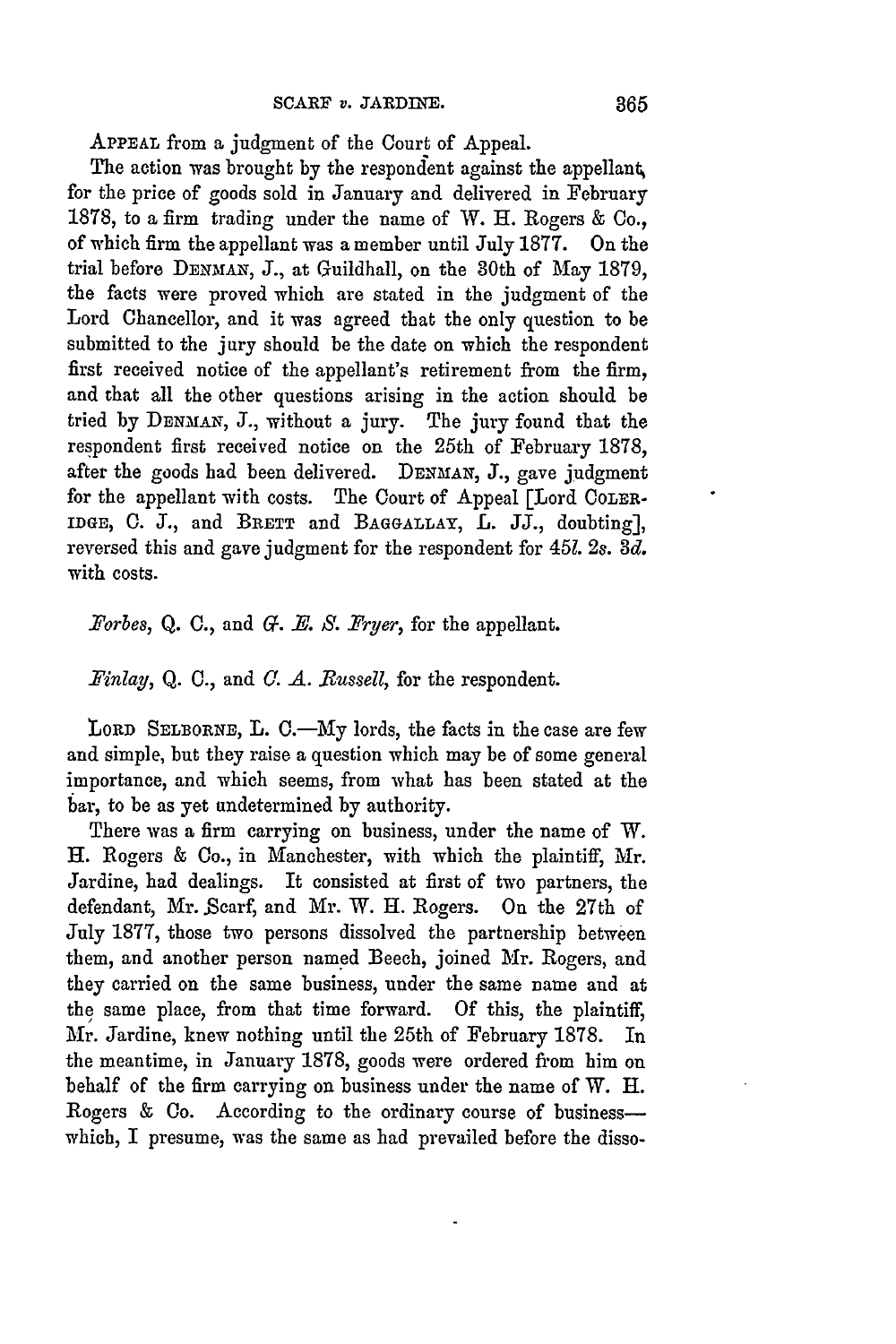lution of partnership in the previous month of July-goods were ordered of the plaintiff, and were delivered by him in February 1878, at the place of business of the firm. At the time when they were ordered, and at the time when they were delivered, he was ignorant of the dissolution of partnership, which had, in fact, taken place, and of the fact that the business was then being carried on, not by Mr. Scarf and Mr. Rogers, but by Mr. Rogers and Mr. Beech. He became aware of those facts upon the 25th of February 1878, on receiving a circular, dated on the  $21st$  of the same month of February, by which notice was given to him, and by which the date of the dissolution of partnership was mentioned as having taken place on the 27th of July 1877 ; and it was at the same time stated that all debts owing to or by the old firm would be received and paid by Mr. Rogers alone, who would continue to carry on the business as theretofore, in partnership with Mr. Beech, under the same style and firm.

The plaintiff afterwards supplied other goods to the new firm. He made no break in the accounts in his books. He rendered an account consisting of the old and new debts-by "the old," I mean the debt which had been incurred before he became aware of the dissolution of partnership; by "the new," I mean that which had been incurred afterwards-he rendered that account to the new firm. He bad some correspondence with them, looking to them as the persons from whom he might expect payment of the whole of the demand; and they, on the other hand, replied in the correspondence as being prepared to liquidate the debt; they made some payment on account, and they gave a check for the balance on the **22d** of July 1878, which was post-dated a week. That check, when presented, was dishonored; and on the 7th of August 1878, the plaintiff commenced an action against Rogers and Beech for the balance, which included the present demand; that is to say, included the demand for the goods which had been ordered in January and supplied in February, before notice of the dissolution of the partnership. That action was stopped, not by any discontinuance on the plaintiff's part, but by the failure of the new firm, which went into liquidation on the 16th of August 1878. Under this liquidation, the plaintiff proved as a creditor of the new firm, by an affidavit in which he swore that Rogers and Beech were justly and truly indebted to him in the sum of 125*l*. 19s. 1d., for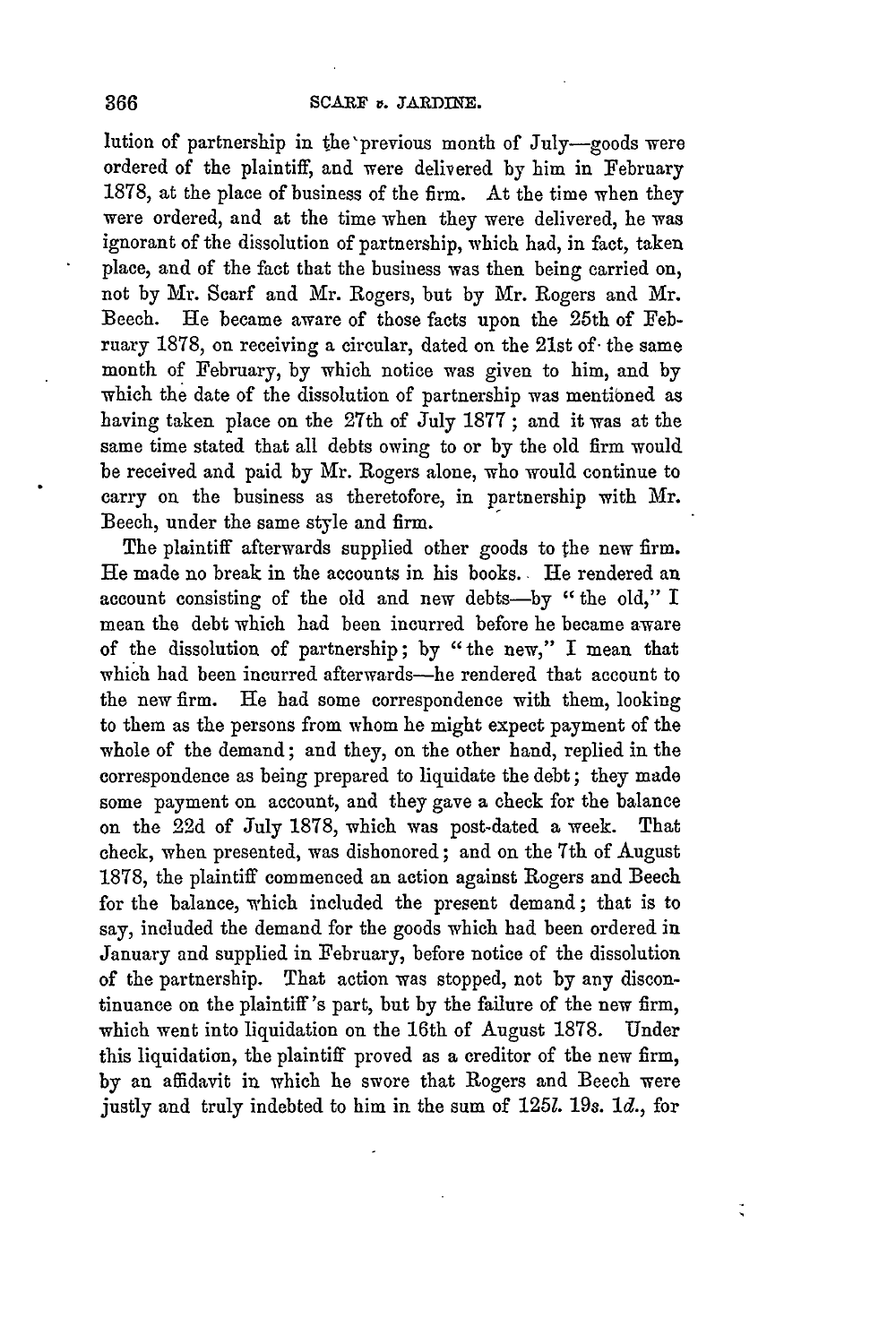goods sold and delivered by him to Rogers and Beech, that sum including the goods in question.

Your lordships, I think, must take it upon the facts as they appear, that no objection was made to that proof; that it was never retracted; that it was admitted; and although it does not appear upon proceedings that a dividend has been paid under it, yet, at all events, for anything that your lordships know to the contrary, that may be the case, or may be the case hereafter.

Now, after the liquidation and after the proof, the present action was brought by the plaintiff against Mr. Scarf, who, in point of fact, had ceased to be a partner in July **1877** ; who, in point of fact, had given no authority to order the goods in question upon his credit, and who, as between himself and the persons who did order the goods, was at the time when they were supplied a stranger to the business. On the other hand, the persons who actually ordered these goods, and to whom they were supplied, were Rogers and Beech. They were the persons alone interested in the business, and they were undoubtedly, upon ordinary principles, liable for what they so ordered. The defendant also might be held liable-about that there can be no doubt; because the principle of law which is stated in Lindley on Partnership, vol. 1, p. 429, 3d ed., is incontrovertible, namely, that "where an ostensible partner retires, or when a partnership between several known partners is dissolved, those who dealt with the firm before a change took place, are entitled to assume, until they have notice to the contrary, that no change has occurred ;" and the principle on which they are entitled to assume it is that of .the estoppel of a person who has accredited another as his known agent from denying that agency at a subsequent time as against the persons to whom he has accredited him, by reason of any secret revocation. Of course, in partnership there is agency, one partner is agent for another, and in the case of those who, under the direction of the partners for the time being, carry on the business according to the ordinary course, where a man has established such an agency, and has held it out to others, they have a right to assume that it continues until they have notice to the contrary.

There was, therefore, in this undoubtedly a state of circumstances which would have entitled the plaintiff, if he had thought fit, to hold Mr. Scarf liable, the credit being given to him and to

Í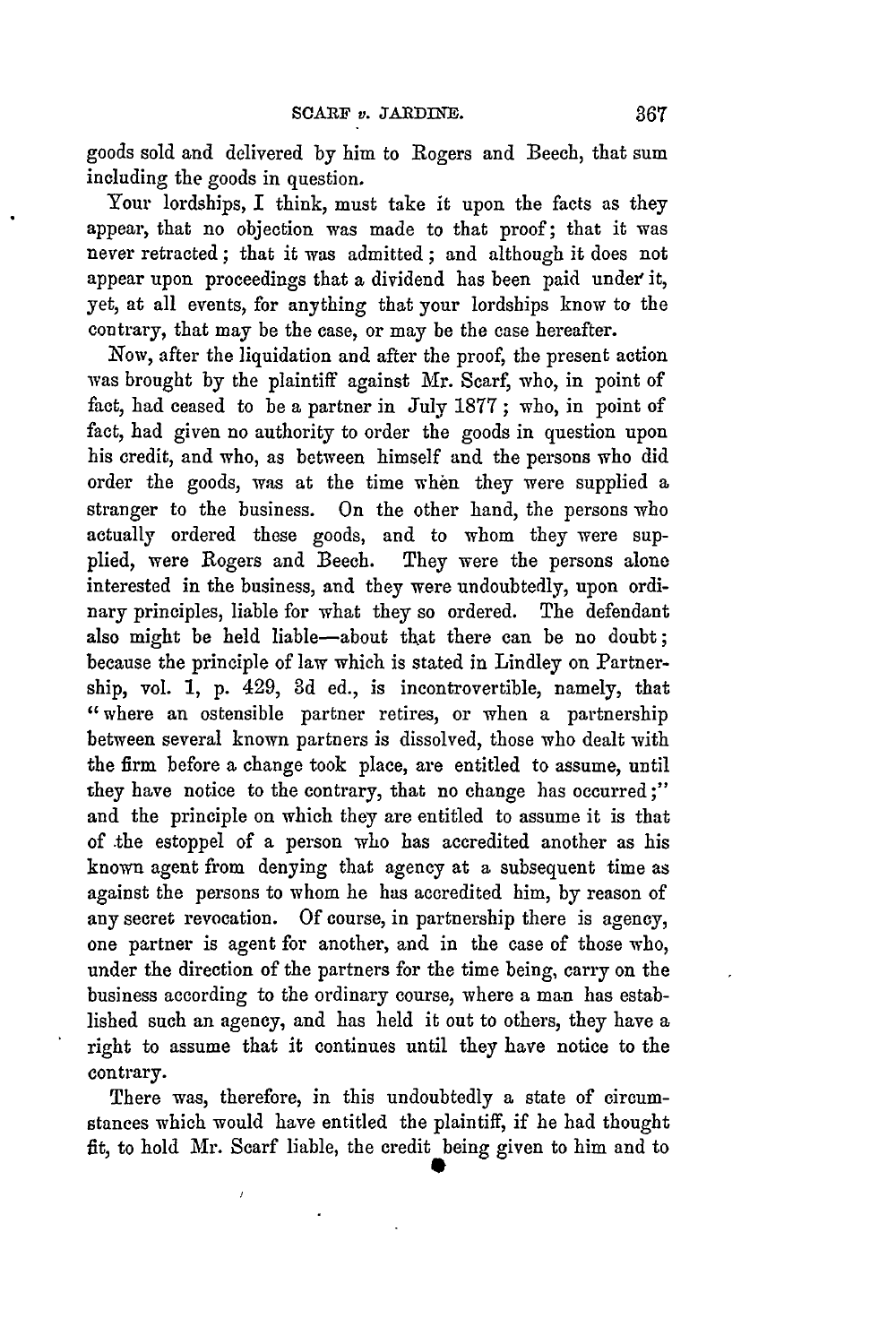Rogers, there being no 'knowledge on the part of the plaintiff of the dissolution of partnership; no knowledge of any revocation of the agency at the time when the goods were delivered. On the other hand, if you look not to the estoppel but to the fact, the plaintiff was entitled to hold the persons who actually gave the order and received the goods, and were interested in the profit and loss of the firm which ordered them, liable to him; those persons being not Scarf, Rogers and Beech, or Scarf and Rogers, but Rogers and Beech alone.

Now it appears to me that the real question which your lordships have to determine, is not as it was treated in the courts below-in, I think, both courts'below-namely, the question of what is called " novation;" but it is this: whether in that state of circumstances there was a concurrent joint liability of the three persons, Scarf, Rogers and Beech, upon the principles which I have stated; or whether the plaintiff had a right to make his choice whether he would sue those who were liable by estoppel, or sue those who were liable upon facts. Put it as I can I am unable to understand how there could have been a joint liability of the three. The two principles are not capable of being brought into play together; you cannot at once rely upon estoppel and set up facts; and if the estoppel makes **A.** and B. liable, and the facts make B. and **C.** liable, neither the estoppel nor the facts, nor any combination of the two can possibly make **A.** B. and **C.** all liable jointly.

Therefore it appears to me that if the plaintiff chose to go upon the facts, and to make the persons who actually ordered and got the benefit of the goods his debtors (which he **had** a plain and certain right to do), he entirely disavowed the estoppel and could no longer set it up. If, on the other hand, he chose to go upon the estoppel, then Beech, being a stranger to the liability upon that footing, he could only sue Scarf and Rogers. One way of testing it would be **by** inquiring what was the rule under the old system of pleading. If at that time Scarf and Rogers had been sued, could they have pleaded in abatement that Beech ought also to be joined as being also liable; I think most clearly they could not. And upon the other hand, if Rogers and Beech had been sued, still more impossible would it have been for them to plead in abatement that Scarf ought also to be joined, for he was neither a partner when the goods were ordered, nor as between him and themselves could any liability possibly have attached to him.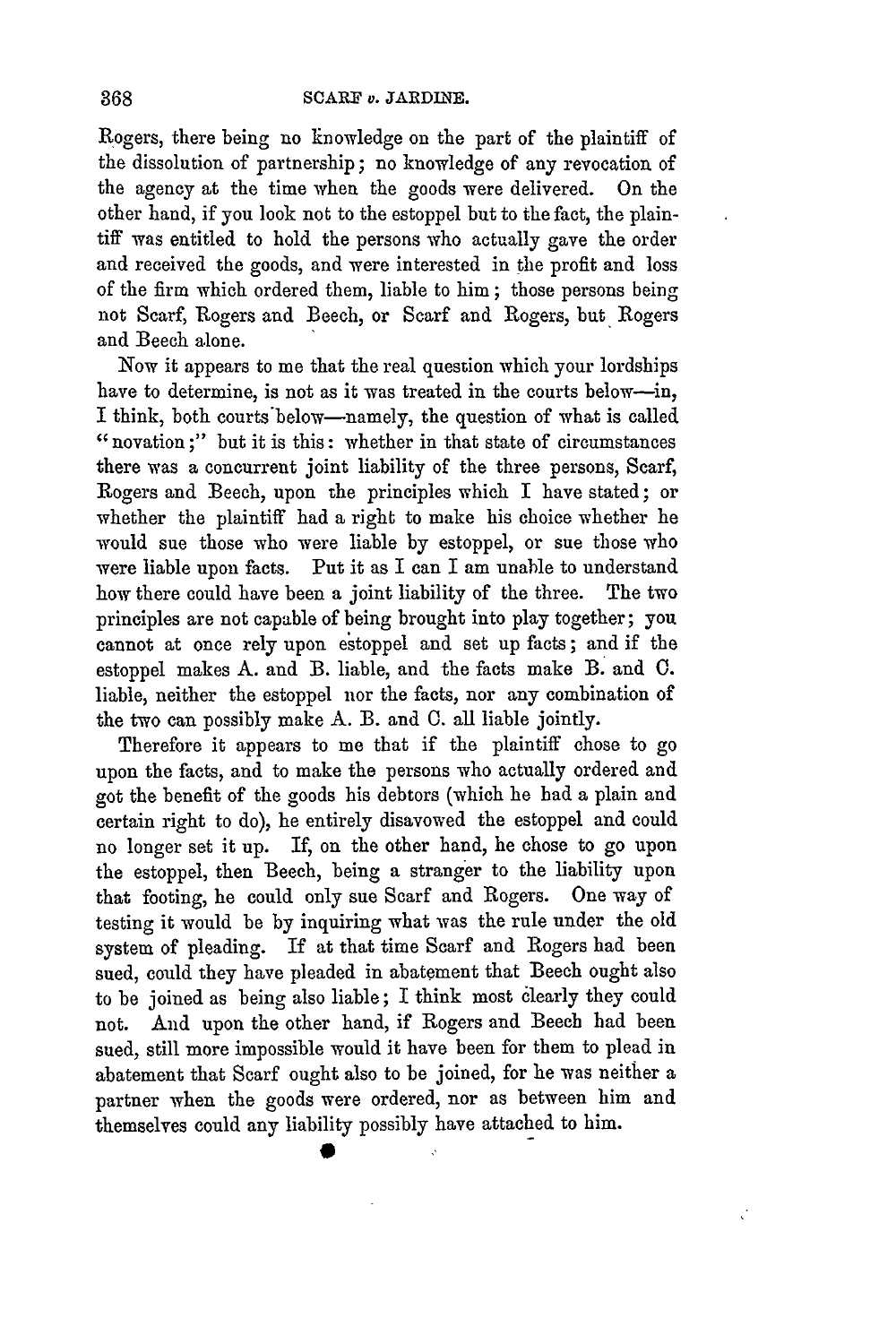It seems to me, therefore, that the plaintiff was necessarily put to his election. **He** might hold either Rogers and Scarf, or Rogers and Beech, liable; he could not hold Rogers, Scarf and Beech all liable together. That makes it unnecessary for me to say much upon the question of novation, except that if your lordships should differ from the Court of Appeal in this case, you will have the satisfaction of feeling that you do so on grounds which do not seem to have been clearly or fully presented, if they were presented at all, to the Court of Appeal. In the court of first instance the case was treated really as one of what is called "novation," which, as I understand it, means this-the term being derived from the civil law-that there being a contract in existence, some new contract is substituted for it, either between the same parties (for that might be) or between different parties; the consideration mutually being the discharge of the old contract. A common instance of it in partnership cases is where, upon the dissolution of a partnership the persons who are going to continue in business agree and undertake, as between themselves and the retiring partner, that they will assume and discharge the whole liabilities of the business, usually taking over, the assets;' and if in that case they give notice of that arrangement to a creditor, and ask **for** his accession to it, there becomes a contract between the creditor who accedes and the new firm, to the effect that he will accept their liability instegd of the old liability, and on the other hand that they promise to pay him for that consideration.

Now if this case had rested upon that ground (on which it appears to have been put in the court of first instance), I could not myself have agreed in the decision at which the court of first instance arrived ; because there is really only one act done upon which a serious argument, as it seems to me, could be found in favor of novation, if the circumstances had required that the case should be put upon that ground. I mean the giving of the check, which I have already mentioned, on the **22d** of July 1878, by the new firm. Down to that time it was, as it seems to me, merely in the natural and ordinary course of things, that when the notice of dissolution referred to Mr. Rogers (who was continuing to carry on the business of that firm with Beech), as the person who would receive and pay all debts owing to or by the old firm, either Mr. Rogers or his firm should act in the liquidation of the affairs and debts of the old concern; and the mere corresponding with them,  $V$ OL. XXXI.-47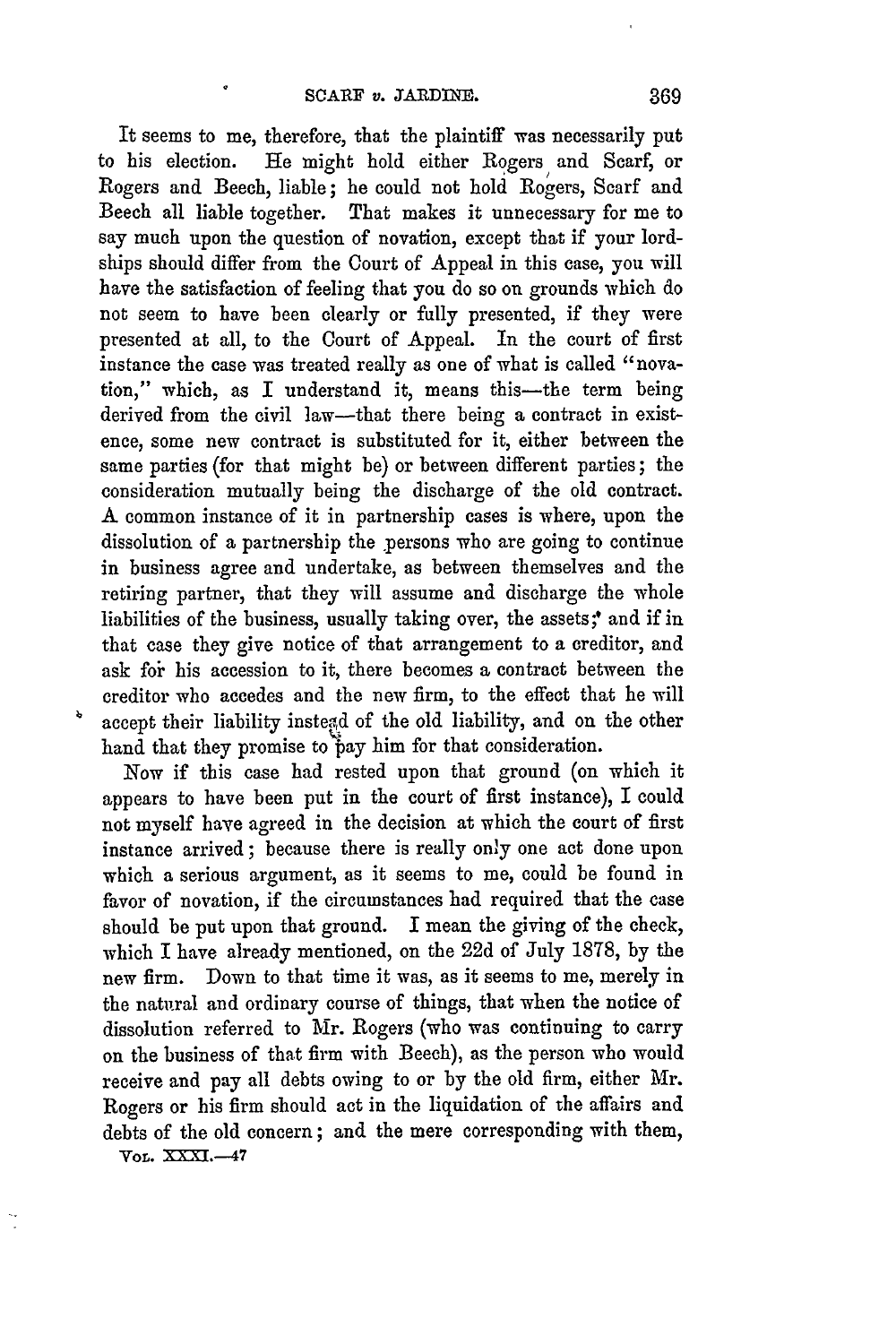the mere sending in the accounts to them, would not, as it seems to me, make Beech liable unless he did something to make himself liable beyond carrying on that kind of correspondence. Then, upon the other hand, is there sufficient evidence of the intention which would be necessary on the part of the plaintiff to relinquish these original debtors ? The fact of this check being given, which as I have said is the only thing which can be relied upon as showing that Beech was willing to make himself liable, is perfectly consistent with the plaintiff's not relinquishing the original debtors. If it results in payment he is perfectly entitled to take it. If it does not result in payment it will not fulfil its original object. It did not result in payment and the action followed. The proof in bankruptcy afterwards being *in invitas,* though it might be some evidence of the intention of the plaintiff to get what he could out of Rogers and Beech, yet certainly would be no evidence of any accession on the part of Beech to the liability, which was not upon him at all.

I therefore should not have differed from the opinion of the Court of Appeal if -I had thought (as the Court of Appeal seems to have treated it) that the case depended upon what is called the doctrine of novation. I am inclined to say that the facts which have taken place were susceptible of an interpretation consistent with an intention on the part of the plaintiff to retain his original debtors, at all events at the time of action brought, and that on the other hand there was nothing to make Beech a debtor if he had not been so before. But as Beech was really a debtor, the whole doctrine of novation disappears from the case, and the question resolves itself into that which I originally stated, namely, whether there was an intention on the part of the plaintiff to hold the three persons liable or only two, and if two, whether it is possible, after choosing to hold those who actually gave the order and received the goods liable, and ,proceeding against them as debtors in'such a way as to amount to a distinct election to take their liability, to retract that and to fall back upon the liability which, on a different principle, might have been asserted against the other two, that is to say, against Scarf and Rogers, to the exclusion of Beech. I think that the plaintiff was bound by his election, and that after approbating the liability according to the facts, and taking as his debtors those who had actually given the order, he could not, when it suited his convenience, retract it, reprobate it, and go back upon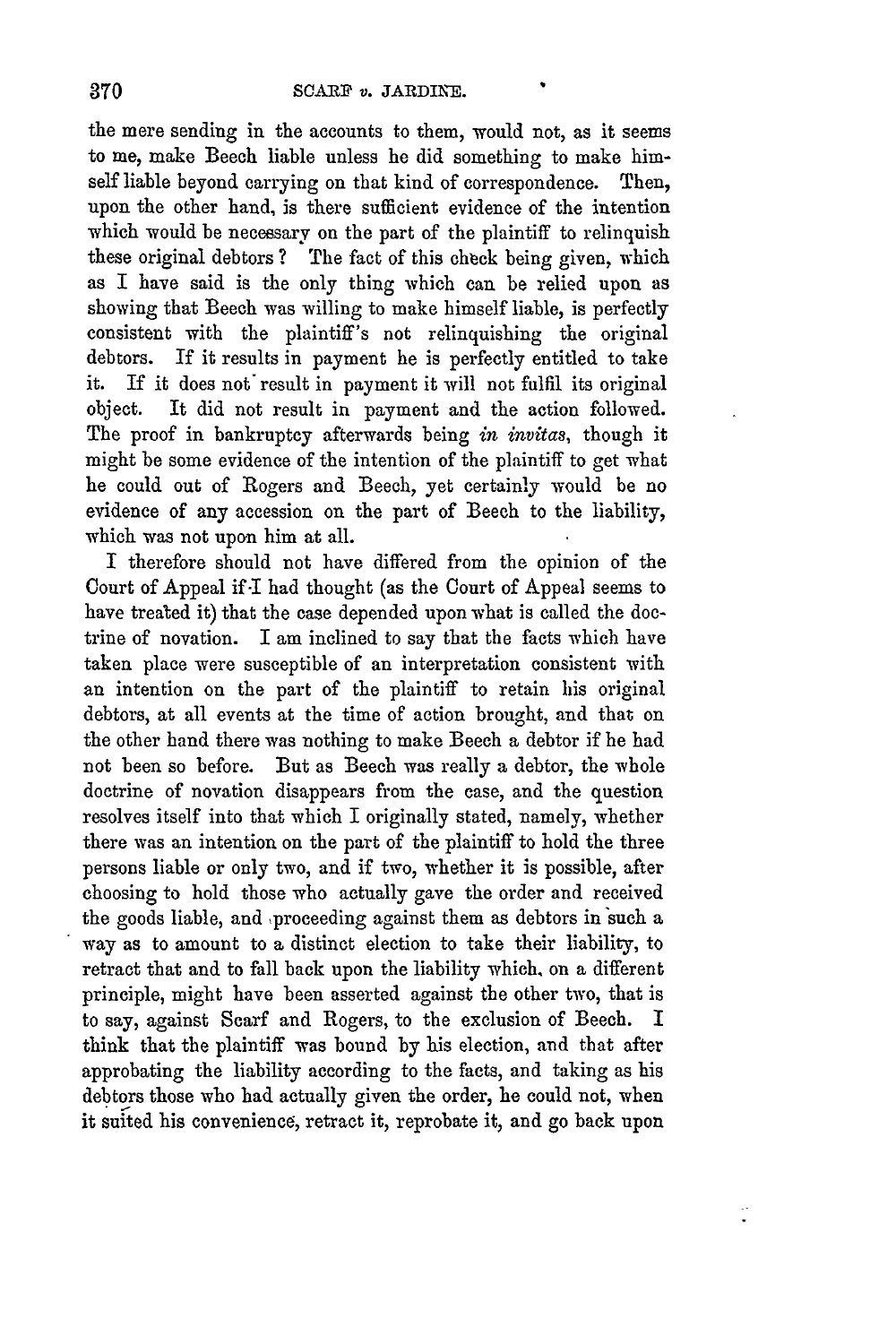the liability, by estoppel, of the man who never gave the order at all.

Then did the plaintiff do that which was, and ought to be held as, an election of liability. I think that he did, with full knowledge of all the facts, from the 25th of February. He not only carried on the correspondence to which I have referred-which might have been entirely consistent with his reserving his right to elect; he not only received the check-upon which  $\tilde{I}$  am disposed to make the observation that taking it would not have been a conclusive election-but he brought his action against Rogers and Beech; and not only did he bring his action, but when the action was stopped by the liquidation, he carried in his proof, swearing that they were justly and truly indebted to him for the goods as sold and delivered by him to them. Rogers and Beech were in point of fact the debtors, and he had the benefit of that, which really (without going into any technical distinctions), for this purpose appears to me to be a sufficient ground of judgment. I do not think it necessary to go into any of the cases which have been mentioned, because I think that the principle is perfectly distinct. The case, which was relied upon by the respondent, of *Curtis v. Williamson,* Law Rep., 10 Q. B. 57, simply held the mere act of making and filing in bankruptcy an affidavit of the kind which was made was not one as to which the party would have no *locus penitentice* under any circumstances where he had been desirous, when he had fully considered the matter, of withdrawing it before it was put upon file; and nothing was done, so far as appears, after it was put upon the file. There was nothing to bind him to his election except that inadvertent and (at the time when it was done) unintentional act of his agent; and the court were quite right in holding that that ought not to be regarded as an election by him.

I need not refer particularly to the facts of *Bilborough v. Holmes,* 5 Oh. D. 255, but a proof under circumstances similar to the present was held, upon the principle of election, to bind the party who made it. In *Bottomley v. Nuttall*, 5 C. B. (N. S.) 122; **28** L. **J. (0.** P.) **110,** an acceptance had been given which was evidence of a successive obligation, and proof of it would by no means extinguish or destroy any right which the party might have upon the original debt and the original consideration.

There is, therefore, as frankly admitted at the bar, no direct